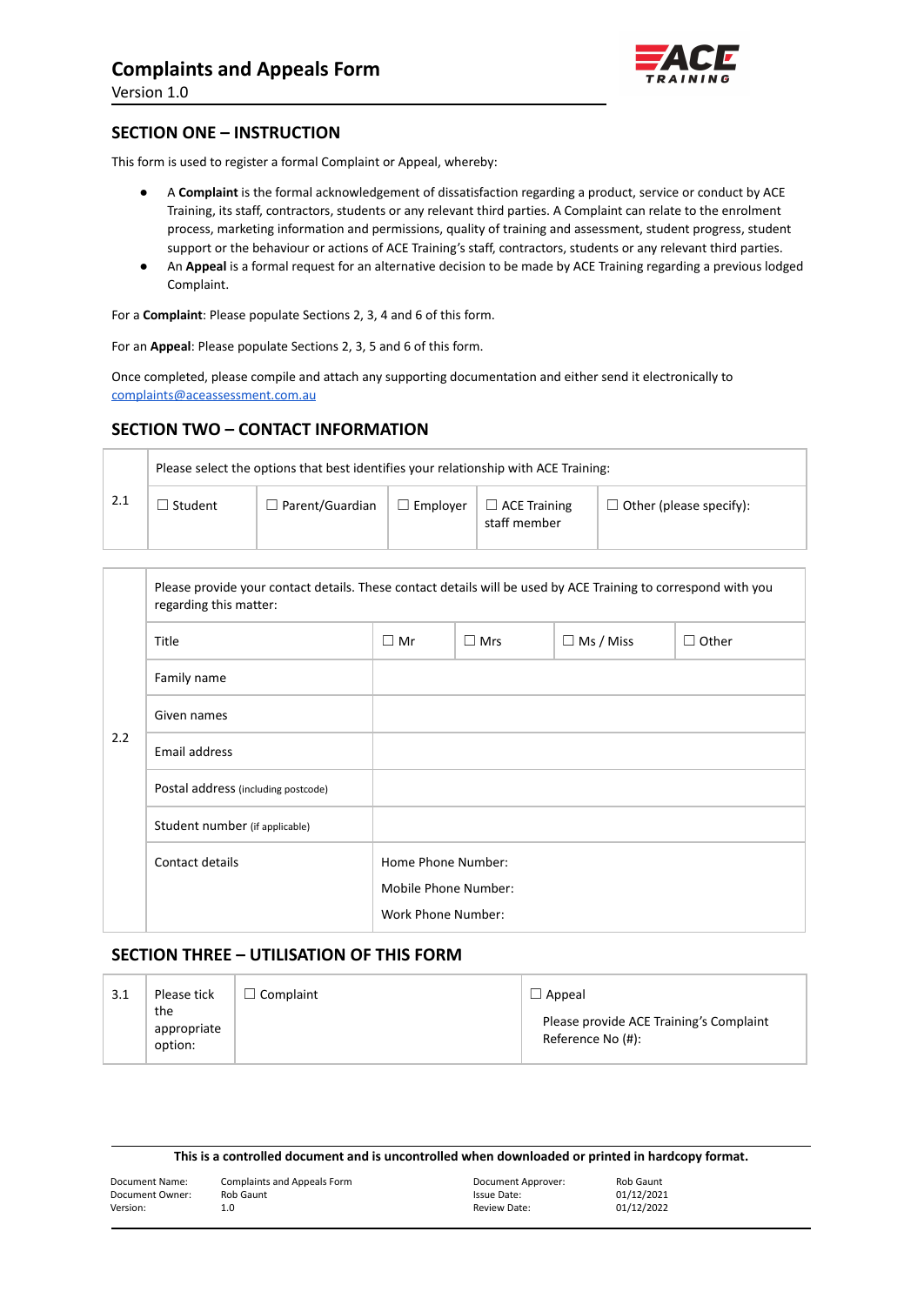# **Complaints and Appeals Form**





## **SECTION FOUR – COMPLAINT DETAILS**

| 4.1 | What is your complaint? Please<br>include any background information,<br>including specific dates, names and<br>other details to help our<br>investigation.                                                                |  |
|-----|----------------------------------------------------------------------------------------------------------------------------------------------------------------------------------------------------------------------------|--|
| 4.2 | Do you have any evidence to support<br>your complaint? Please list any<br>witnesses who can support your<br>statement and attach copies of<br>relevant documents.                                                          |  |
| 4.3 | Have you tried to resolve the matter<br>informally? If so, what did you do,<br>who did you ask for help, and what<br>was the result? If you have not<br>attempted to resolve the matter<br>informally, please explain why. |  |
| 4.4 | What effect has this matter had on<br>you? And what outcome for<br>resolution are you seeking?                                                                                                                             |  |

| Document Name:  | Complaints and Appeals Form | Document Approver: | Rob Gaunt  |
|-----------------|-----------------------------|--------------------|------------|
| Document Owner: | Rob Gaunt                   | Issue Date:        | 01/12/2021 |
| Version:        | 1.0                         | Review Date:       | 01/12/2022 |